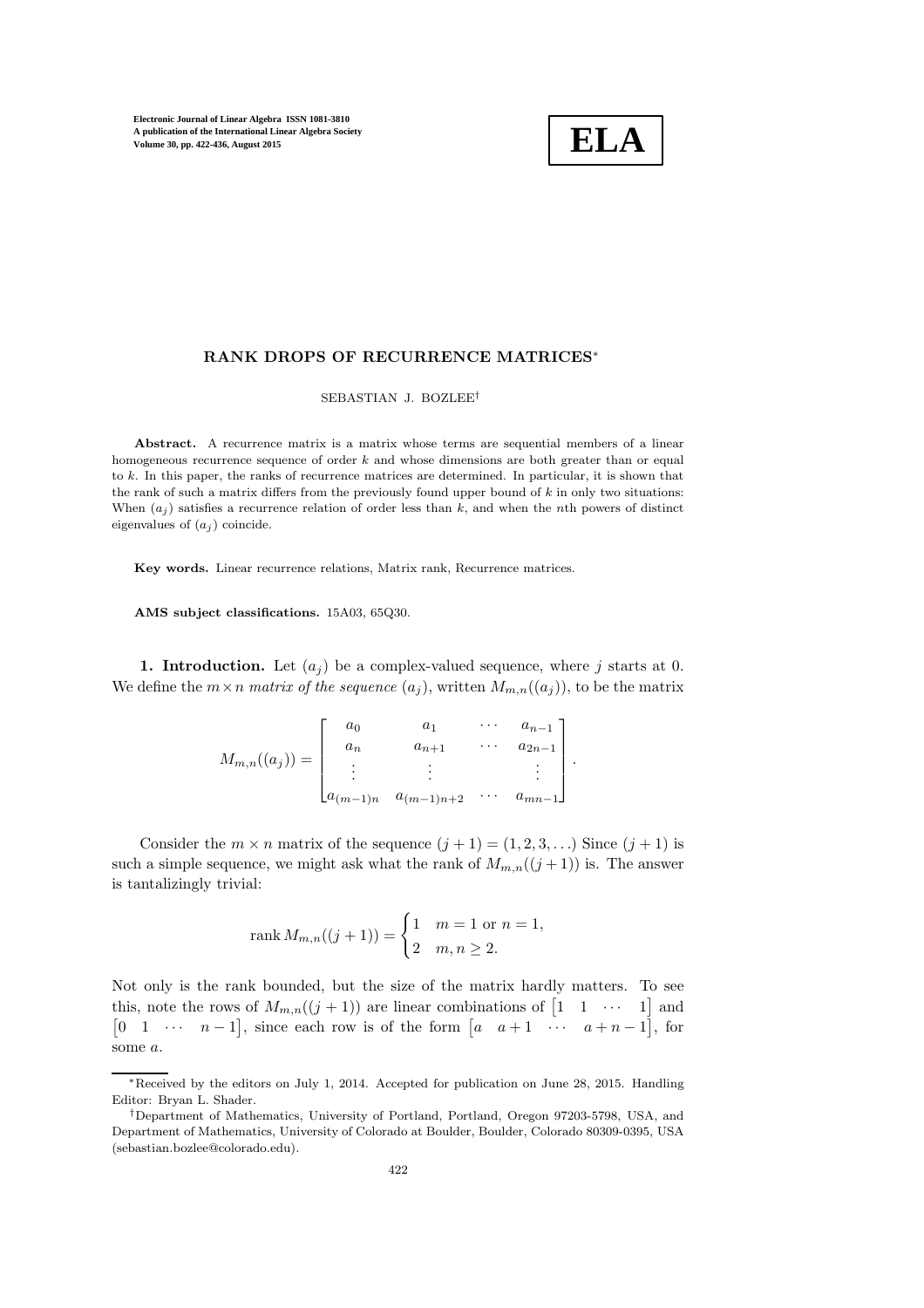

<span id="page-1-0"></span>Recurrence Matrices 423

Noting that  $(j + 1)$  is a recurrence sequence, we turn to recurrence sequences to explore this behavior in a more general setting. A linear homogeneous recurrence relation of order k (hereafter, a recurrence relation of order k) is an equation of the form

(1.1) 
$$
a_j = c_1 a_{j-1} + c_2 a_{j-2} + \cdots + c_k a_{j-k},
$$

where  $c_1, c_2, \ldots, c_k$  are complex numbers and  $c_k \neq 0$ . A solution to a recurrence relation is a complex-valued sequence  $(a_1, a_2, \ldots)$  such that [\(1.1\)](#page-1-0) holds for each  $j \geq k$ . Such a sequence is called a *recurrence sequence of order*  $k$ . Familiar examples of recurrence sequences include geometric sequences and the Fibonacci numbers.

When  $(a_i)$  is a recurrence sequence of order k and  $m, n \geq k$ , we call  $M_{m,n}((a_i))$ a kth-order recurrence matrix. Our goal in this work is to investigate the ranks of recurrence matrices. Although we will restrict our attention to homogeneous recurrence sequences, there is a reduction (discussed in Section [2.1\)](#page-5-0) that allows one to apply our results to a large class of inhomogeneous recurrence sequences.

<span id="page-1-1"></span>The following upper bound on the rank of a recurrence matrix was determined previously by Lee and Peterson in [\[4,](#page-14-0) Theorem 1].

THEOREM 1.1. (Lee and Peterson [\[4\]](#page-14-0)) The rank of a kth-order recurrence matrix is less than or equal to k.

Let us return to our example,  $M_{m,n}((j + 1))$ , this time assuming that  $m, n \geq 2$ . The sequence  $(a_j) = (j + 1)$  satisfies the second-order recurrence  $a_j = 2a_{j-1} - a_{j-2}$ , since

$$
2a_{j-1} - a_{j-2} = 2(j) - (j - 1) = 2j - j + 1 = j + 1 = a_j.
$$

Hence, Theorem [1.1](#page-1-1) applies. It follows that  $M_{m,n}((j + 1)) \leq 2$ , in agreement with our earlier calculation that  $M_{m,n}((j+1)) = 2$ .

However, Theorem [1.1](#page-1-1) only determines an upper bound on the rank of recurrence matrices, leaving open the problem of determining the exact rank. As we just saw, the bound is attained for some matrices, but it is possible that the rank of a kth-order recurrence matrix is strictly less than  $k$ . When this occurs, we say that the matrix has a rank drop. We will prove via an exact calculation of the rank that rank drops occur in only two ways, each reflecting a kind of degeneracy of the recurrence sequence. We begin with an example of each.

EXAMPLE 1.2. Consider the recurrence relation  $a_j = 3a_{j-1} - 2a_{j-2}$  with initial values (or seeds)  $a_0 = 1, a_1 = 2$ . Then  $a_j = 2^j$  and

$$
M_{3,3}((a_j)) = \begin{bmatrix} 1 & 2 & 4 \\ 8 & 16 & 32 \\ 64 & 128 & 256 \end{bmatrix}.
$$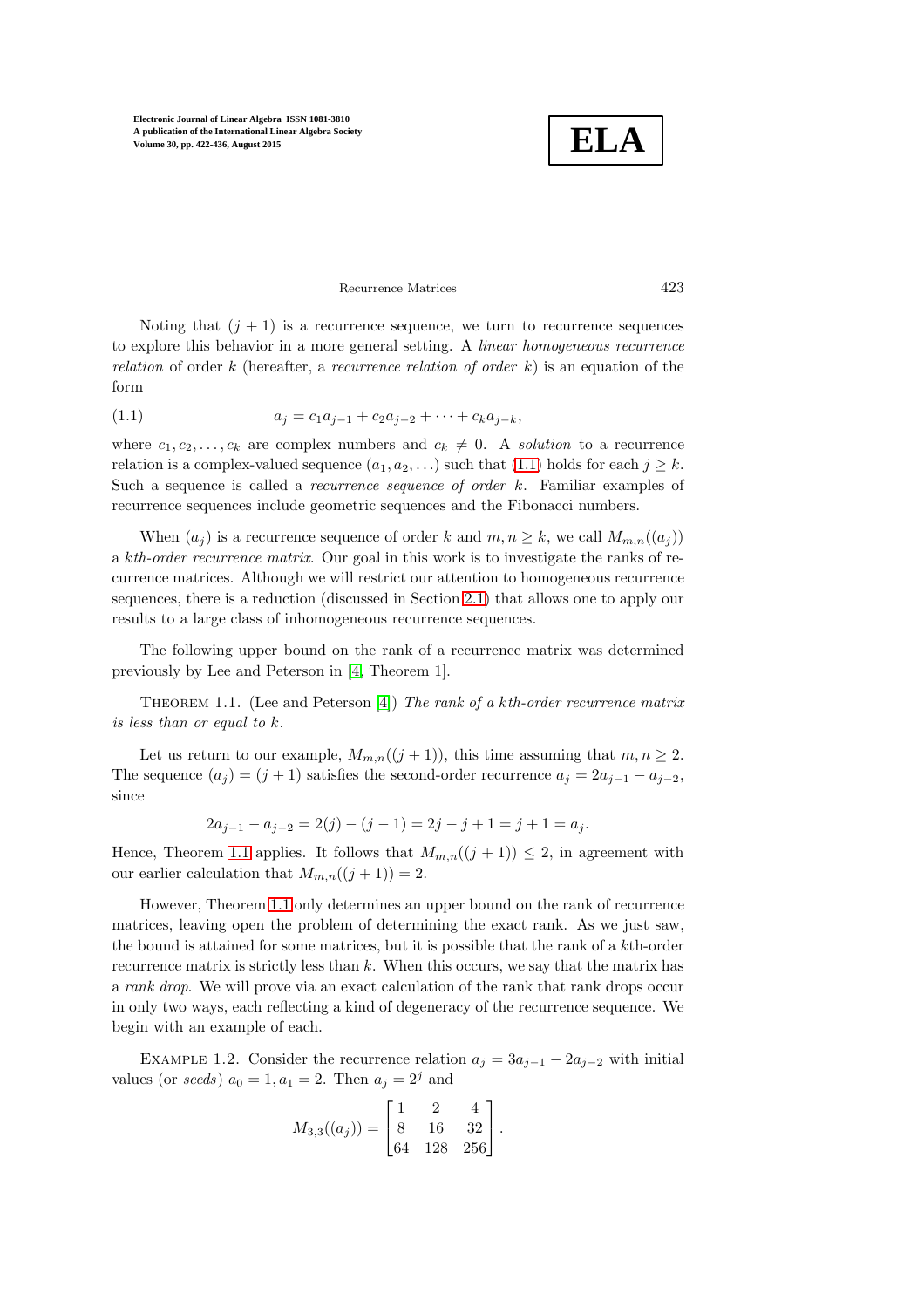

424 S.J. Bozlee

Since each row is a multiple of the first, this matrix has rank 1, although it is a 2nd-order recurrence matrix.

This can be explained by noting that  $a_i = 2^i$  also satisfies the first order recurrence  $a_j = 2a_{j-1}$ . Hence, by Theorem [1.1,](#page-1-1) rank  $M_{3,3}((a_j))$  is bounded above by 1, rather than 2 as initially predicted. We will call this an *order rank drop*. This pattern was previously observed and characterized in the order 2 case in Theorem 2 of [\[4\]](#page-14-0). Order rank drops will be characterized in Section [3.](#page-5-1)

<span id="page-2-1"></span>EXAMPLE 1.3. Consider the recurrence relation  $a_j = a_{j-2}$ . The effect of this recurrence relation is to periodically repeat the seed. In particular, let  $a_0 = 2, a_1 = 0$ . Then  $a_j = 2$  for even j and  $a_j = 0$  for odd j. If we construct a  $3 \times 3$  matrix from this sequence,

$$
M_{3,3}((a_j)) = \begin{bmatrix} 2 & 0 & 2 \\ 0 & 2 & 0 \\ 2 & 0 & 2 \end{bmatrix},
$$

we have a rank 2 matrix. However, if we construct a  $4\times4$  matrix from the sequence,

$$
M_{4,4}((a_j)) = \begin{bmatrix} 2 & 0 & 2 & 0 \\ 2 & 0 & 2 & 0 \\ 2 & 0 & 2 & 0 \\ 2 & 0 & 2 & 0 \end{bmatrix},
$$

the result has rank 1.

Here the rank of the matrix depends on its width. When this happens, we say that the recurrence sequence has a width rank drop. These will be investigated in Section [4.](#page-7-0)

2. Solution sets of recurrence relations. It will be convenient to develop some basic facts about the solution sets of recurrence relations. Readers who are already familiar with solutions to linear homogeneous recurrence relations may wish to skip to Corollary [2.4.](#page-5-2)

To each recurrence relation of order  $k$ ,

(2.1) 
$$
a_j = c_1 a_{j-1} + c_2 a_{j-2} + \cdots + c_k a_{j-k},
$$

there is associated a *characteristic polynomial* of degree  $k$ ,

<span id="page-2-0"></span>
$$
f(\lambda) = \lambda^k - c_1 \lambda^{k-1} - c_2 \lambda^{k-2} - \dots - c_{k-1} \lambda - c_k.
$$

The roots of the characteristic polynomial are called the eigenvalues of the recurrence relation. (Note that since we have assumed that  $c_k \neq 0$ , eigenvalues are always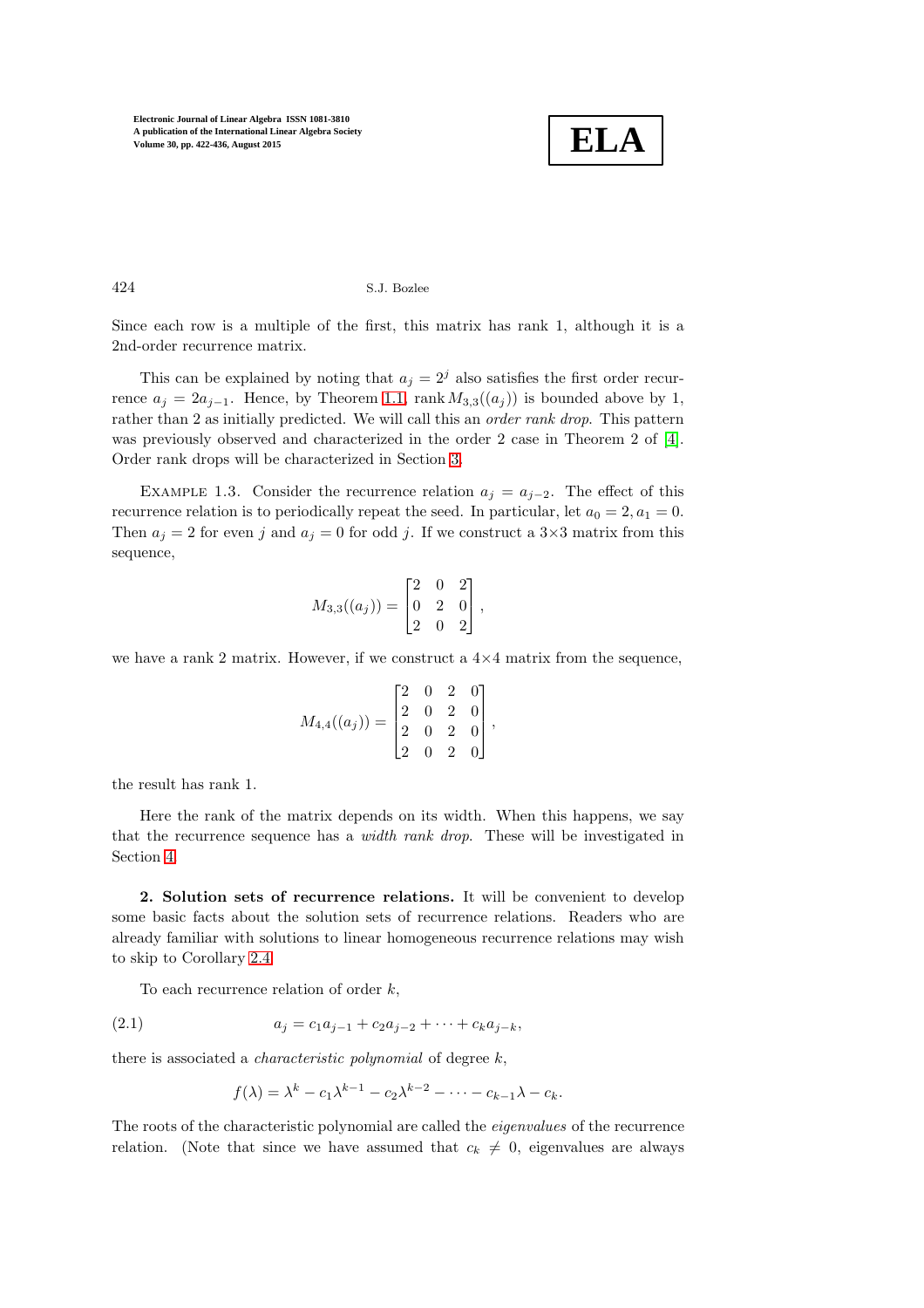**ELA**

# Recurrence Matrices 425

nonzero.) These definitions are justified by the fact that we may use the characteristic polynomial  $f(\lambda)$  to create a linear operator that vanishes on solutions of [\(2.1\)](#page-2-0).

Let  $\Lambda$  be the linear operator on sequences defined by  $\Lambda(a_i) = (a_{i+1})$ . We may define an operator  $f(\Lambda)$  by

$$
f(\Lambda) = \Lambda^k - c_1 \Lambda^{k-1} - c_2 \Lambda^{k-2} - \dots - c_{k-1} \Lambda - c_k I,
$$

where I is the identity operator. Multiplication of two such operators  $f(\Lambda)$ ,  $g(\Lambda)$ is taken to be their composition, which coincides with multiplication of ordinary polynomials in the sense that  $f(\Lambda)g(\Lambda) = (fg)(\Lambda)$ . Given these definitions, for an arbitrary sequence  $(a_i)$ ,

$$
f(\Lambda)(a_j) = (\Lambda^k - c_1 \Lambda^{k-1} - c_2 \Lambda^{k-2} - \dots - c_{k-1} \Lambda - c_k I)(a_j)
$$
  
=  $(a_{j+k} - c_1 a_{j+k-1} - c_2 a_{j+k-2} - \dots - c_{k-1} a_{j+1} - c_k a_j).$ 

So,  $f(\Lambda)(a_j) = (0)$  if and only if  $(a_j)$  satisfies the recurrence relation [\(2.1\)](#page-2-0). That is, ker  $f(\Lambda)$  is the solution set of the recurrence relation.

For a concrete example, consider the Fibonacci sequence  $(a_j) = (1, 1, 2, 3, 5, \ldots)$ It satisfies the recurrence  $a_j = a_{j-1} + a_{j-2}$ , which has the characteristic polynomial  $f(\lambda) = \lambda^2 - \lambda - 1$ . The corresponding operator obtained by evaluating  $f(\lambda)$  at  $\Lambda$  is  $\Lambda^2 - \Lambda - I$ . We apply this operator to the sequence and compute:

Λ 2 (a<sup>j</sup> ) = 2 3 5 8 13 21 34 · · · − Λ(aj) = 1 2 3 5 8 13 21 · · · − I(a<sup>j</sup> ) = 1 1 2 3 5 8 13 · · · (Λ<sup>2</sup> <sup>−</sup> <sup>Λ</sup> <sup>−</sup> <sup>I</sup>)(a<sup>j</sup> ) = 0 0 0 0 0 0 0 · · ·

So,  $(a_i)$  is in the kernel of  $\Lambda^2 - \Lambda - I$ , as expected.

<span id="page-3-0"></span>We will now derive a canonical set of basis vectors of ker  $f(\Lambda)$ , which we will call fundamental solutions.

LEMMA 2.1. The solution set of an order k recurrence has dimension k. Equivalently, dim ker  $f(\Lambda) = \deg f(\lambda)$ .

*Proof.* Let  $f(\lambda)$  be the characteristic polynomial of the recurrence. The mapping  $\phi$  : ker  $f(\Lambda) \to \mathbb{C}^k$  defined by taking a solution  $(a_j)$  to its first k values,  $[a_0 \quad a_1 \quad \cdots \quad a_{k-1}],$  is an isomorphism of vector spaces. Therefore, dim ker  $f(\Lambda)$  =  $k.$   $\square$ 

Suppose  $f(\lambda) = \prod_{l=1}^{q} (\lambda - \lambda_l)^{k_l}$  is a characteristic polynomial, where the eigenvalues  $\lambda_l$  are distinct. Then ker  $(\Lambda - \lambda_l)^{k_l}$  is a subspace of ker  $f(\Lambda)$  for each l. As a first step toward finding a fundamental solution set for the corresponding recurrence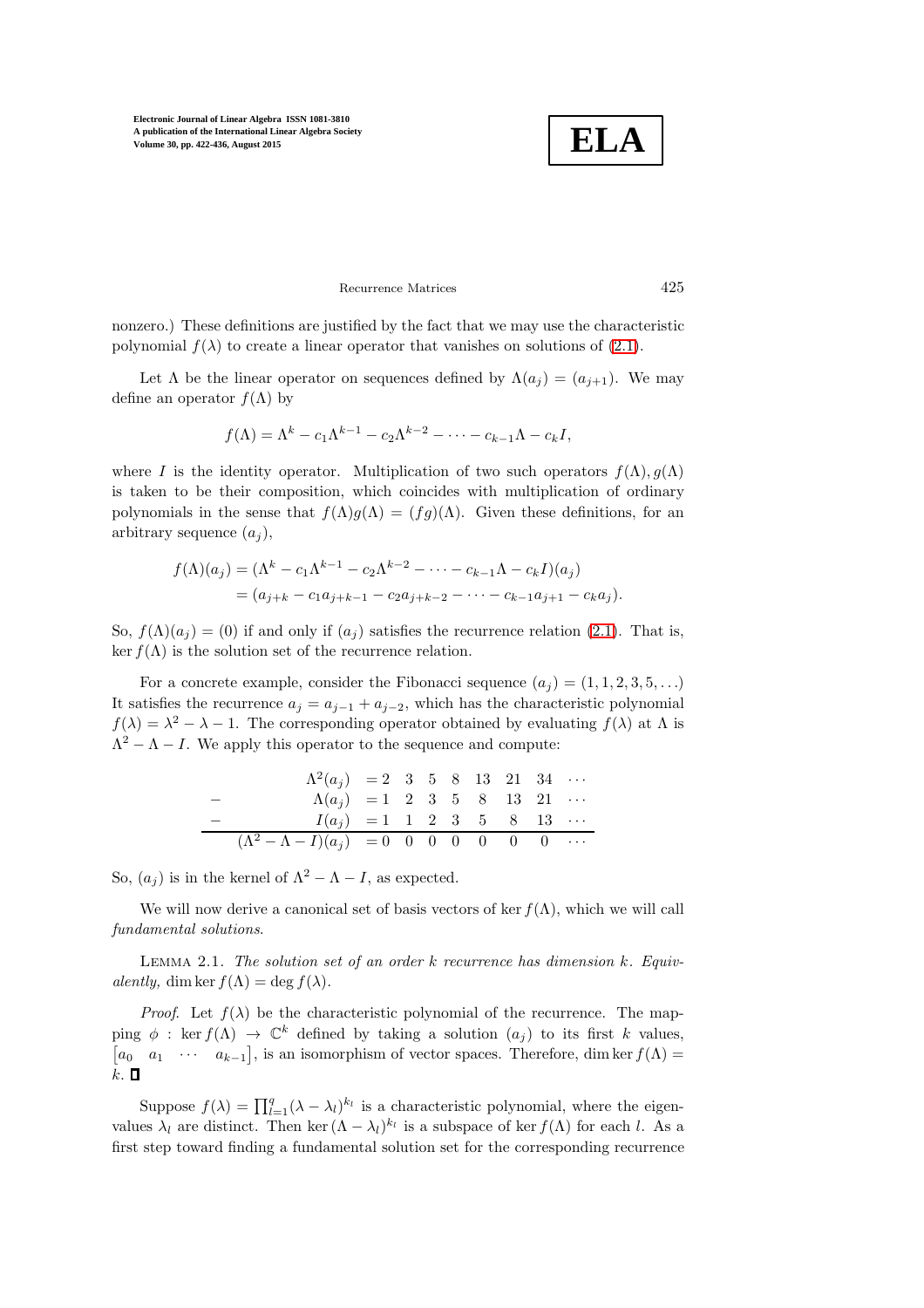

426 S.J. Bozlee

relation, we start by finding a basis of ker  $(\Lambda - \lambda_l)^{k_l}$  for each l.

LEMMA 2.2. Let  $\lambda$  be a nonzero complex number and let n be a positive integer. Then ker $((\Lambda - \lambda)^n)$  has the basis  $\{(\lambda^j), (j\lambda^j), \ldots, (j^{n-1}\lambda^j)\}.$ 

*Proof.* We will first prove that for each  $n, \{(\lambda^j), (j\lambda^j), \ldots, (j^{n-1}\lambda^j)\}\subseteq \ker((\Lambda \lambda$ <sup>n</sup>). The proof is by induction.

Let  $n = 1$ . Then  $(\Lambda - \lambda)(\lambda^{j}) = (\lambda^{j+1} - \lambda \lambda^{j}) = (0)$ , so  $(\lambda_{j}) \in \text{ker}(\Lambda - \lambda)$ .

Suppose  $\{(\lambda^j), (j\lambda^j), \ldots, (j^{n-1}\lambda^j)\}\subseteq \ker (\Lambda - \lambda)^n$  for  $n = k$ , for some integer  $k \geq 1$ . Clearly,  $\{(\lambda^j), (j\lambda^j), \ldots, (j^{n-1}\lambda^j)\} \subseteq \text{ker } (\Lambda - \lambda)^{n+1}$ . It remains to show that  $(j^n\lambda^j) \in \text{ker}(\Lambda - \lambda)^{n+1}$ . Now,

$$
(\Lambda - \lambda)^{n+1} (j^n \lambda^j) = (\Lambda - \lambda)^n ((j+1)^n \lambda^{j+1} - j^n \lambda^{j+1})
$$
  
=  $(\Lambda - \lambda)^n \left( \lambda {n \choose 1} j^{n-1} \lambda^j + \lambda {n \choose 2} j^{n-2} \lambda^j + \dots + \lambda {n \choose n} \lambda^j \right)$   
= (0),

where we have used the binomial theorem on the second line and the induction hypothesis on the third. Therefore,  $\{(\lambda^j), (j\lambda^j), \ldots, (j^n\lambda^j)\} \subseteq \ker (\Lambda - \lambda)^{n+1}$ .

Next we will show that  $(j^n\lambda^j) \notin \text{Span} \{(\lambda^j), (j\lambda^j), \ldots, (j^{n-1}\lambda^j)\}\$  for all *n*. The result is trivial for  $n = 1$ . For  $n > 1$ , suppose that  $K_1, K_2, \ldots, K_n$  are complex numbers so that  $(j^n\lambda^j) = K_1(\lambda^j) + K_2(j\lambda^j) + \cdots + K_n(j^{n-1}\lambda^j)$ . But then

$$
j^{n} = K_1 + K_2 j + \dots + K_n j^{n-1}
$$

for all  $j$ . This is impossible, since the left hand side is an nth degree polynomial and the right hand side is an  $(n-1)$ st degree polynomial. It follows that  $(j<sup>n</sup> \lambda<sup>j</sup>) \notin$ Span  $\{(\lambda^j), (j\lambda^j), \ldots, (j^{n-1}\lambda^j)\}$  for all n.

Therefore, for all  $n, \{(\lambda_j), (j\lambda^j), \ldots, (j^{n-1}\lambda^j)\}\$ is a linearly independent subset of ker  $(\Lambda - \lambda)^n$  containing *n* vectors. Since ker  $(\Lambda - \lambda)^n$  has dimension *n*, it follows that  $\{(\lambda_j), (j\lambda^j), \ldots, (j^{n-1}\lambda^j)\}\$ is a basis of ker $(\Lambda - \lambda)^n$ .

So far we have characterized the solution sets of recurrence relations with a single eigenvalue, possibly repeated. For the remaining recurrences it suffices to piece together the solutions corresponding to each eigenvalue.

<span id="page-4-0"></span>THEOREM 2.3. Let  $f(\lambda) = \prod_{l=1}^{q} (\lambda - \lambda_l)^{k_l}$  be the characteristic polynomial of a kth order recurrence relation with q distinct eigenvalues  $\lambda_1, \lambda_2, \ldots, \lambda_q$  with respective multiplicities  $k_1, k_2, \ldots, k_q$ . Then the solution set of the recurrence has the basis  $\bigcup_{l=1}^q \left\{ (\lambda_l^j), (j\lambda_l^j), \ldots, (j^{k_l-1}\lambda_l^j) \right\}.$ 

*Proof.* By Corollary II in [\[3,](#page-14-1) p. 386], ker  $f(\Lambda) = \bigoplus_{l=1}^{q} \ker (\Lambda - \lambda_l)^{k_l}$ . By the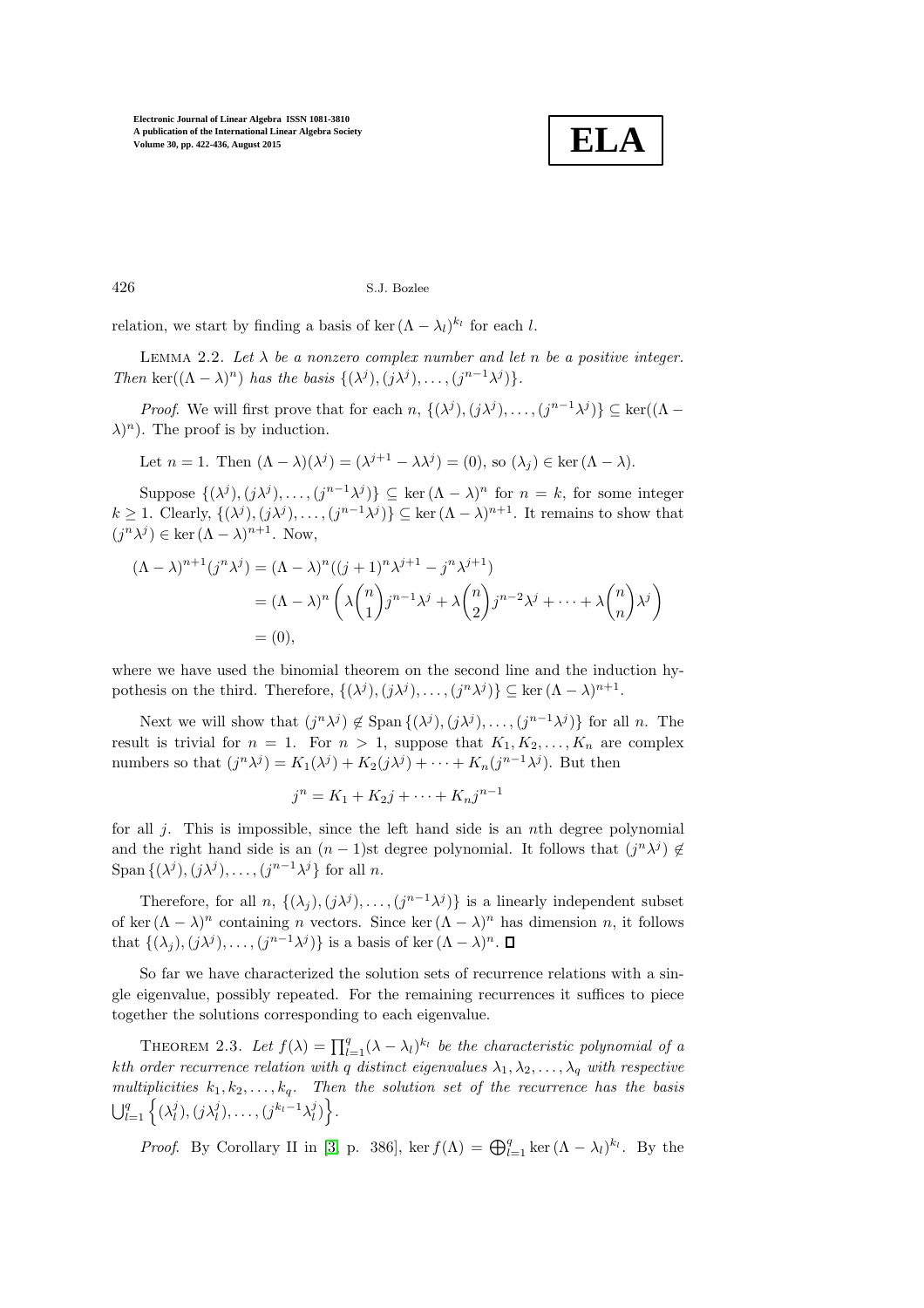**ELA**

Recurrence Matrices 427

previous lemma, each ker $(\Lambda - \lambda_l)^{k_l}$  has the basis  $\{(\lambda_l^j), (j\lambda_l^j), \ldots, (j^{k_l-1}\lambda_l^j)\}$ . The result follows.  $\Box$ 

An alternative proof of Theorem [2.3](#page-4-0) using generating functions may be found in [\[1,](#page-14-2) pp. 70–71]. Note that if  $f(\lambda), g(\lambda)$  are characteristic polynomials of recurrence sequences and  $h(\lambda) = \text{lcm}(f(\lambda), g(\lambda))$ , then ker  $f(\Lambda) + \text{ker } g(\Lambda) = \text{ker } h(\Lambda)$ . In particular, ker  $f(\Lambda) \subseteq \ker q(\Lambda)$  only if  $f(\lambda) | q(\lambda)$ . Combining this result with the fact that ker  $f(\Lambda) \subseteq \ker g(\Lambda)$  if  $f(\lambda) | g(\lambda)$ , we obtain the following corollary (stated without proof in [\[2,](#page-14-3) p. 13]).

<span id="page-5-2"></span><span id="page-5-0"></span>COROLLARY 2.4. If  $f(\lambda)$  and  $g(\lambda)$  are characteristic polynomials of recurrence sequences, ker  $f(\Lambda) \subseteq \text{ker } g(\Lambda)$  if and only if  $f(\lambda) | g(\lambda)$ .

2.1. Extension to certain inhomogeneous recurrences. We have so far assumed (and will continue to assume) that our recurrence sequences are homogeneous. This is not a great restriction, since many linear inhomogeneous recurrence sequences may be transformed into homogeneous recurrence sequences. Suppose  $(a_i)$ is a sequence satisfying the kth-order inhomogeneous recurrence relation

(2.2) 
$$
a_j = c_1 a_{j-1} + \cdots + c_k a_{j-k} + b_j,
$$

where  $b_j = \sum_{i=1}^q p_i(j)\lambda_i^j$  and each  $p_i$  is a polynomial of degree  $k_i$ . Let  $f(\lambda) =$  $\lambda^{k} - c_{1} \lambda^{k-1} - \cdots - c_{k}$ . Then equation [\(2.2\)](#page-5-3) may also be written as an equation on sequences:

$$
(2.3) \t\t f(\Lambda)(a_j) = (b_j).
$$

Note that  $(b_i)$  is in the solution set of the recurrence with the characteristic polynomial

<span id="page-5-4"></span><span id="page-5-3"></span>
$$
g(\lambda) = \prod_{i=1}^{q} (\lambda - \lambda_i)^{k_i}.
$$

Applying  $g(\Lambda)$  to both sides of [\(2.3\)](#page-5-4), the  $(b_i)$  term disappears, leaving

$$
g(\Lambda)f(\Lambda)(a_j) = (0).
$$

<span id="page-5-1"></span>So  $(a_i)$  satisfies the homogeneous recurrence with characteristic polynomial  $g(\lambda) f(\lambda)$ . We may then use our results for homogeneous recurrences on  $(a_i)$ .

3. Order rank drops. Let  $(a_i)$  be a sequence satisfying a recurrence relation of order k. As stated earlier, it is possible that  $(a_i)$  satisfies a recurrence sequence of order less than k, and if so, then  $M_{m,n}((a_i))$  will have an order rank drop. We now have all of the tools in place to identify the least order recurrence relation satisfied by  $(a_i)$  (hereafter the *minimal order* of  $(a_i)$ ), and therefore when this occurs.

<span id="page-5-5"></span>THEOREM 3.1. Let  $(a_j)$  be a sequence satisfying a recurrence relation of order k with q distinct eigenvalues  $\lambda_1, \lambda_2, \ldots, \lambda_q$  with respective multiplicities  $k_1, k_2, \ldots, k_q$ .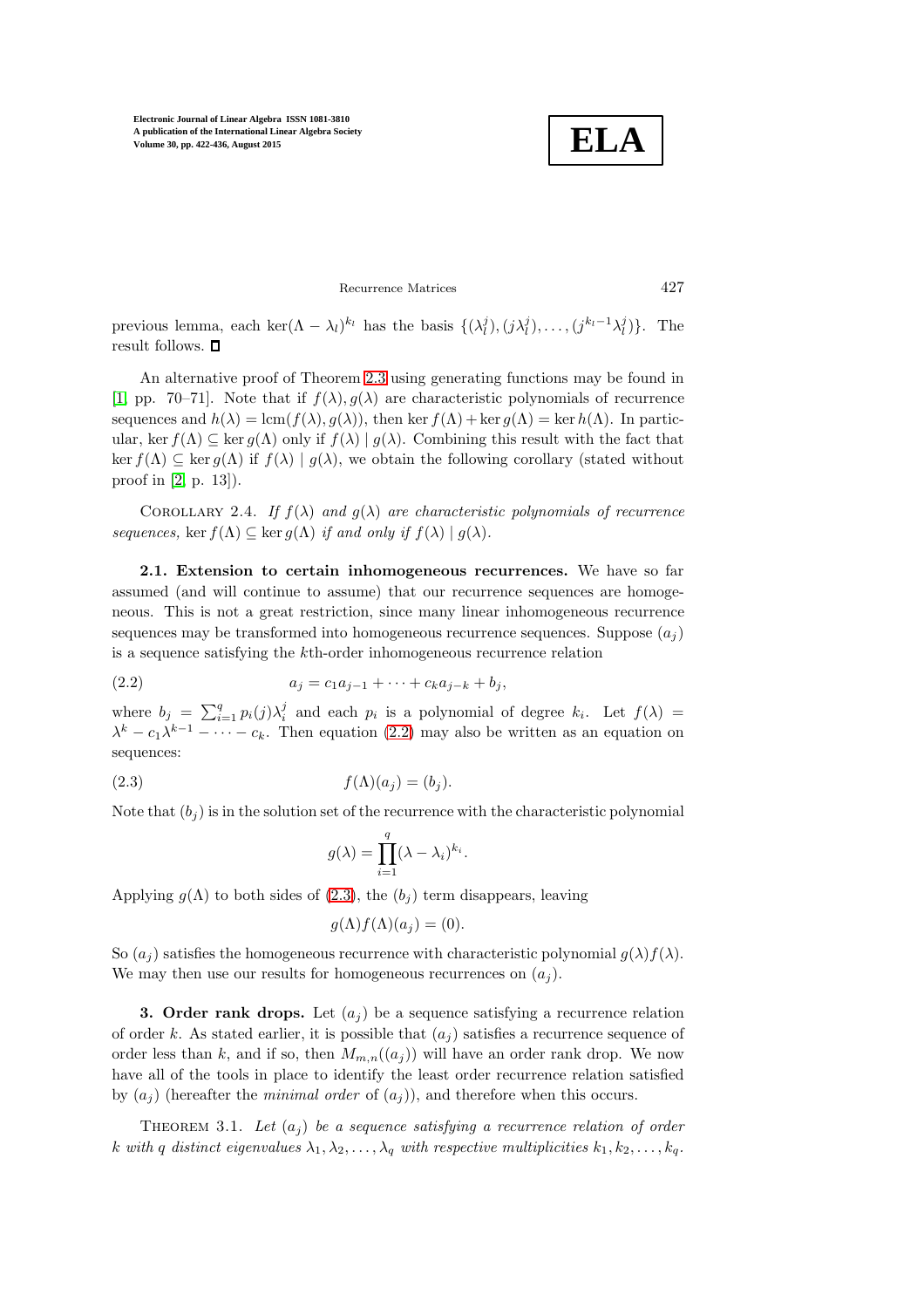

428 S.J. Bozlee

Let  $K_{l,i}$  be the unique constants so that

$$
(a_j) = \sum_{l=1}^{q} \sum_{i=1}^{k_l} K_{l,i} \left( j^{i-1} \lambda_l^j \right).
$$

Let  $M_l$  be the maximal value of i so that  $K_{l,i}$  is nonzero, or zero if  $K_{l,i}$  is zero for all i. Then the minimal order recurrence satisfied by  $(a_i)$  is the recurrence with the *characteristic polynomial*  $f(\lambda) = \prod_{l=1}^{q} (\lambda - \lambda_l)^{M_l}$ .

*Proof.* Since  $(a_j)$  is in the span of  $\bigcup_{l=1}^q \left\{ (\lambda_l^j), (j\lambda_l^j), \ldots, (j^{M_l-1}\lambda_l^j) \right\}$ ,  $(a_j)$  is in the solution set of this recurrence, by Theorem [2.3.](#page-4-0)

By Corollary [2.4,](#page-5-2) any recurrence relation of order less than deg  $f(\lambda)$  satisfied by  $(a_i)$  must have a characteristic polynomial that divides  $f(\lambda)$ . To eliminate the possibility of satisfying an even lower recurrence relation, suppose  $(a_j)$  is in the solution set of a recurrence relation with characteristic polynomial  $g(\lambda) = f(\lambda)/(\lambda - \lambda_r)$ , for some r.

By Theorem [2.3,](#page-4-0) the solution set ker  $g(\Lambda)$  has the basis

$$
\bigcup_{l=1}^q \left\{ (\lambda_l^j), (j\lambda_l^j), \ldots, (j^{M_l-1}\lambda_l^j) \right\} \setminus \left\{ (j^{M_r-1}\lambda_r^j) \right\}.
$$

Then  $(a_j) - K_{r,M_r}(j^{M_r-1}\lambda_l^j)$  is in the solution set ker  $g(\Lambda)$ , since it is in the span of this basis. Next, since ker  $q(\Lambda)$  is a vector space.

$$
\frac{1}{K_{r,M_r}}\left[(a_j)-\left((a_j)-K_{r,M_r}(j^{M_r-1}\lambda_l^j)\right)\right]=(j^{M_l-1}\lambda^j)
$$

is also in ker  $g(\Lambda)$ . But this contradicts that  $\bigcup_{l=1}^q \left\{ (\lambda_l^j), (j\lambda_l^j), \ldots, (j^{M_l-1}\lambda_l^j) \right\}$  is a basis, since then the basis vector  $(j^{M_r-1}\lambda_r^j)$  is a linear combination of the other basis vectors.  $\square$ 

Thus, we may obtain the minimal order recurrence of  $(a_i)$  by calculating its representation as a linear combination of fundamental solutions, then dropping those eigenvalues whose fundamental solutions are "unused." This allows us to lower the upper bound of Theorem [1.1:](#page-1-1)

COROLLARY 3.2. With  $(a_j)$  as in Theorem [3.1,](#page-5-5)  $m, n \geq \sum_{l=1}^{q} M_l$ ,

$$
\operatorname{rank} M_{m,n}((a_j)) \le \sum_{l=1}^q M_l.
$$

Other characterizations of the minimal order recurrence relation satisfied by a sequence exist. For example, [\[5,](#page-14-4) p. 204] provides a characterization in terms of the generating function of  $(a_i)$ .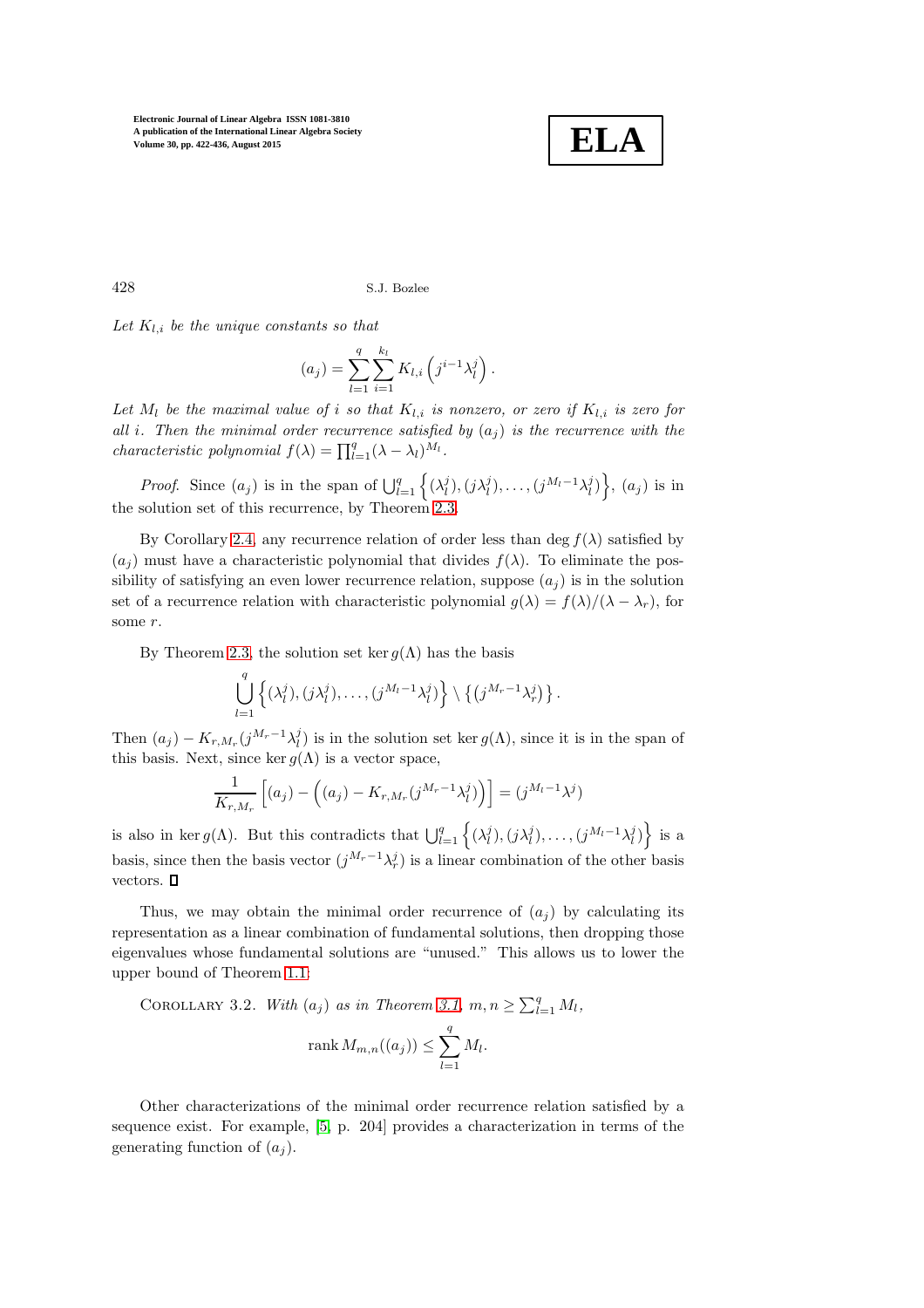### Recurrence Matrices 429

<span id="page-7-0"></span>4. Width rank drops. In this section, we calculate the rank of recurrence matrices provided a recurrence sequence and its minimal order recurrence relation. We begin with a lemma.

<span id="page-7-1"></span>LEMMA 4.1. Suppose  $k_1, k_2, \ldots, k_q$  are positive integers with sum k and  $\lambda_1, \lambda_2$ ,  $\ldots, \lambda_q$  are nonzero complex numbers. Let

$$
B_{l} = \begin{bmatrix} \lambda_{l}^{0} & 0^{1} \lambda_{l}^{0} & \cdots & 0^{k_{l}-1} \lambda_{l}^{0} \\ \lambda_{l}^{1} & 1^{1} \lambda_{l}^{1} & \cdots & 1^{k_{l}-1} \lambda_{l}^{1} \\ \vdots & \vdots & & \vdots \\ \lambda_{l}^{k-1} & (k-1)^{1} \lambda_{l}^{k-1} & \cdots & (k-1)^{k_{l}-1} \lambda_{l}^{k-1} \end{bmatrix}.
$$

Then the  $k \times k$  matrix

$$
M = \begin{bmatrix} B_1 & B_2 & \cdots & B_q \end{bmatrix}
$$

has rank equal to the number of distinct columns of M.

*Proof.* Clearly, the rank of  $M$  is less than or equal to the number of distinct columns, since repeated columns contribute nothing to the rank of  $M$ . To see that the distinct columns are linearly independent, let  $f(\lambda) = \prod_{l=1}^{q} (\Lambda - \lambda_l)^{k_l}$ . Note that then the distinct columns are the images of distinct basis vectors for ker  $f(\Lambda)$  under the isomorphism  $\phi : \ker f(\Lambda) \to \mathbb{C}^k$ , defined in Lemma [2.1,](#page-3-0) that takes each sequence to its initial k values.  $\square$ 

This also proves the well-known fact that the rank of a Vandermonde matrix

$$
\begin{bmatrix}\n1 & 1 & \cdots & 1 \\
\lambda_1 & \lambda_2 & \cdots & \lambda_n \\
\vdots & \vdots & & \vdots \\
\lambda_1^n & \lambda_2^n & \cdots & \lambda_n^n\n\end{bmatrix}
$$

is the number of distinct values taken on by  $\lambda_1, \lambda_2, \ldots, \lambda_n$ .

We now calculate the rank of a recurrence matrix. We are motivated by the following observation. Suppose  $(a_i)$  satisfies a recurrence relation with non-repeated eigenvalues  $\lambda_1, \ldots, \lambda_k$ . Then  $(a_j) = \sum_{i=1}^k K_i(\lambda_i^j)$  for some constants  $K_1, \ldots, K_k$ , and we have the factorization

$$
M_{m,n}((a_j)) = \begin{bmatrix} 1 & \cdots & 1 \\ \lambda_1^n & \cdots & \lambda_k^n \\ \vdots & & \vdots \\ (\lambda_1^n)^m & \cdots & (\lambda_k^n)^m \end{bmatrix} \begin{bmatrix} K_1 & & & 0 \\ & K_2 & & \\ & & \ddots & \\ 0 & & & K_k \end{bmatrix} \begin{bmatrix} 1 & \lambda_1 & \cdots & \lambda_1^n \\ 1 & \lambda_2 & \cdots & \lambda_2^n \\ \vdots & \vdots & & \vdots \\ 1 & \lambda_k & \cdots & \lambda_k^n \end{bmatrix}.
$$

Each row of the rightmost matrix consists of the first  $n$  values of a fundamental solution. Similarly, each column of the leftmost matrix takes the form of the first  $m$ 

**ELA**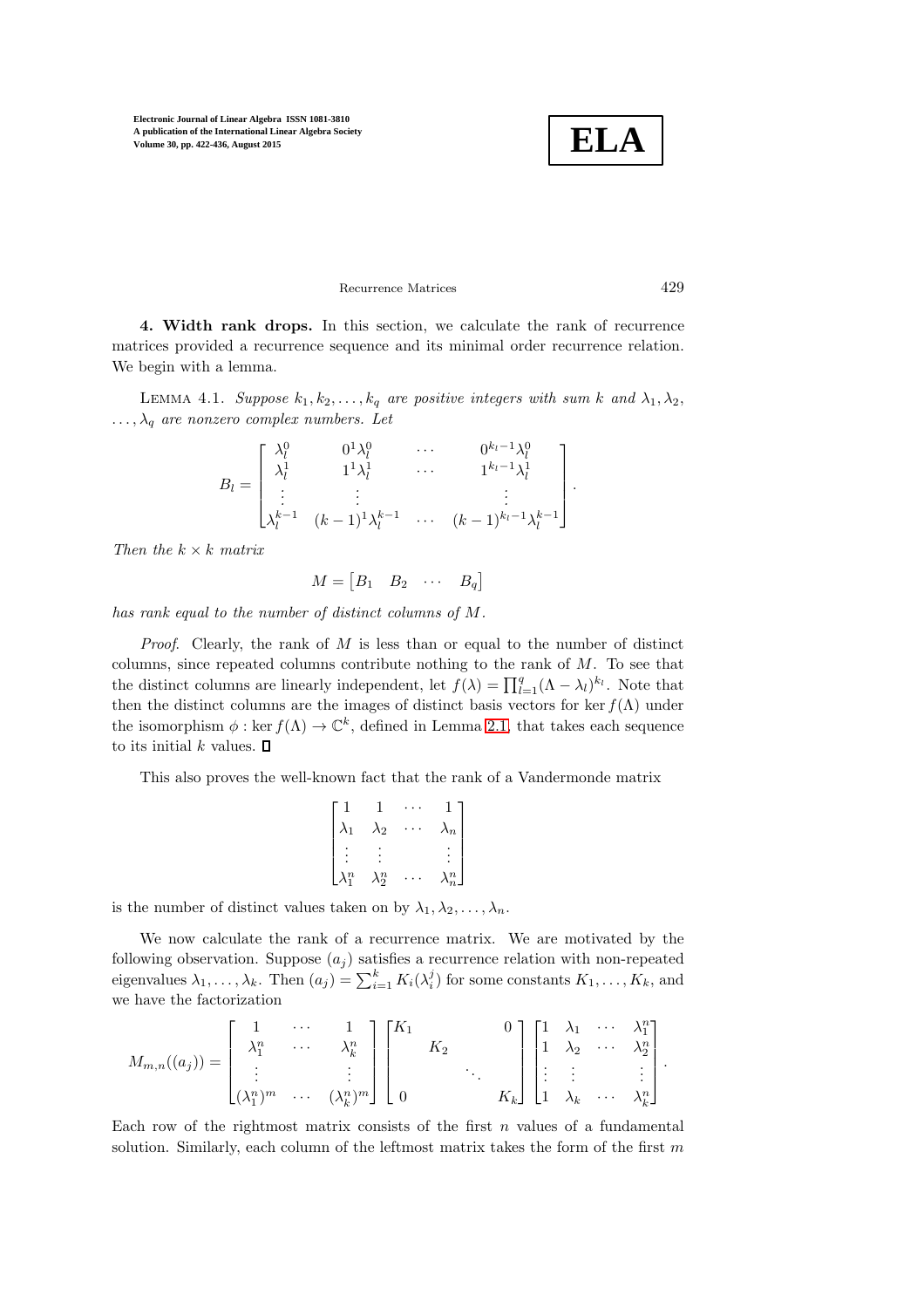

## 430 S.J. Bozlee

values of a fundamental solution. Lemma [4.1](#page-7-1) then allows the rank of each matrix to be determined. The following proof utilizes a factorization with the same properties in the general case.

<span id="page-8-0"></span>THEOREM 4.2. Let  $(a_i)$  be a recurrence sequence with minimal order k and q distinct eigenvalues  $\lambda_1, \ldots, \lambda_q$  with multiplicities  $k_1, \ldots, k_q$  respectively. Let  $S_n$  be the set of distinct values taken by  $\lambda_1^n, \ldots, \lambda_q^n$ . Then if  $m, n \geq k$ ,

$$
\operatorname{rank} M_{m,n}(a_j) = \sum_{s \in S_n} \max_l \{k_l : \lambda_l^n = s\}.
$$

Proof. By Theorem [2.3,](#page-4-0)

$$
(a_j) = \sum_{l=1}^{q} \sum_{i=1}^{k_l} K_{l,i} \left( j^{i-1} \lambda_l^j \right)
$$

for some constants  $K_{l,i}$ . Since  $(a_j)$  has minimal order k,  $K_{l,k_l}$  is nonzero for each l.

Let  $A_{l,i} = M_{m,n} \left( (j^{i-1} \lambda_l^j) \right)$ . Then  $M_{m,n}((a_j)) = \sum_{i=1}^{q}$  $_{l=1}$  $\sum$  $k_l$  $i=1$  $K_{l,i}A_{l,i}.$ 

Let  $\mathbf{a}_{l,i}$  be the first row of  $A_{l,i}$ ,

$$
\mathbf{a}_{l,i} = \begin{bmatrix} 0^{i-1} \lambda_l^0 & 1^{i-1} \lambda_l^1 & \cdots & (n-1)^{i-1} \lambda_l^{n-1} \end{bmatrix}.
$$

The cth row of  $A_{l,i}$  (with c starting at 0) is

$$
\left[ (cn)^{i-1} \lambda_l^{cn} \quad (cn+1)^{i-1} \lambda_l^{cn+1} \quad \cdots \quad (cn+n-1)^{i-1} \lambda_l^{cn+n-1} \right].
$$

We would like to rewrite this as linear combinations of  $\mathbf{a}_{l,1}, \ldots, \mathbf{a}_{l,i}$ , in order to factor  $M_{m,n}((a_j))$ . By the binomial theorem, the element in the cth row and jth column of  $A_{l,i}$  is

$$
(j + cn)^{i-1} \lambda_l^{j+cn} = \sum_{r=0}^{i-1} {i-1 \choose r} j^r (cn)^{(i-1)-r} \lambda_l^{j+cn}
$$
  
= 
$$
\sum_{r=0}^{i-1} (cn)^{(i-1)-r} (\lambda_l^n)^c {i-1 \choose r} j^r \lambda_l^j.
$$

So, the cth row of  $A_{l,i}$  may be expressed as the product

-(cn) i−1 (λ n l ) c · · · cn(λ n l ) c (λ n l ) c i−1 0 0 i−1 1 . . . 0 i−1 i−1 al,<sup>1</sup> al,<sup>2</sup> . . . al,i .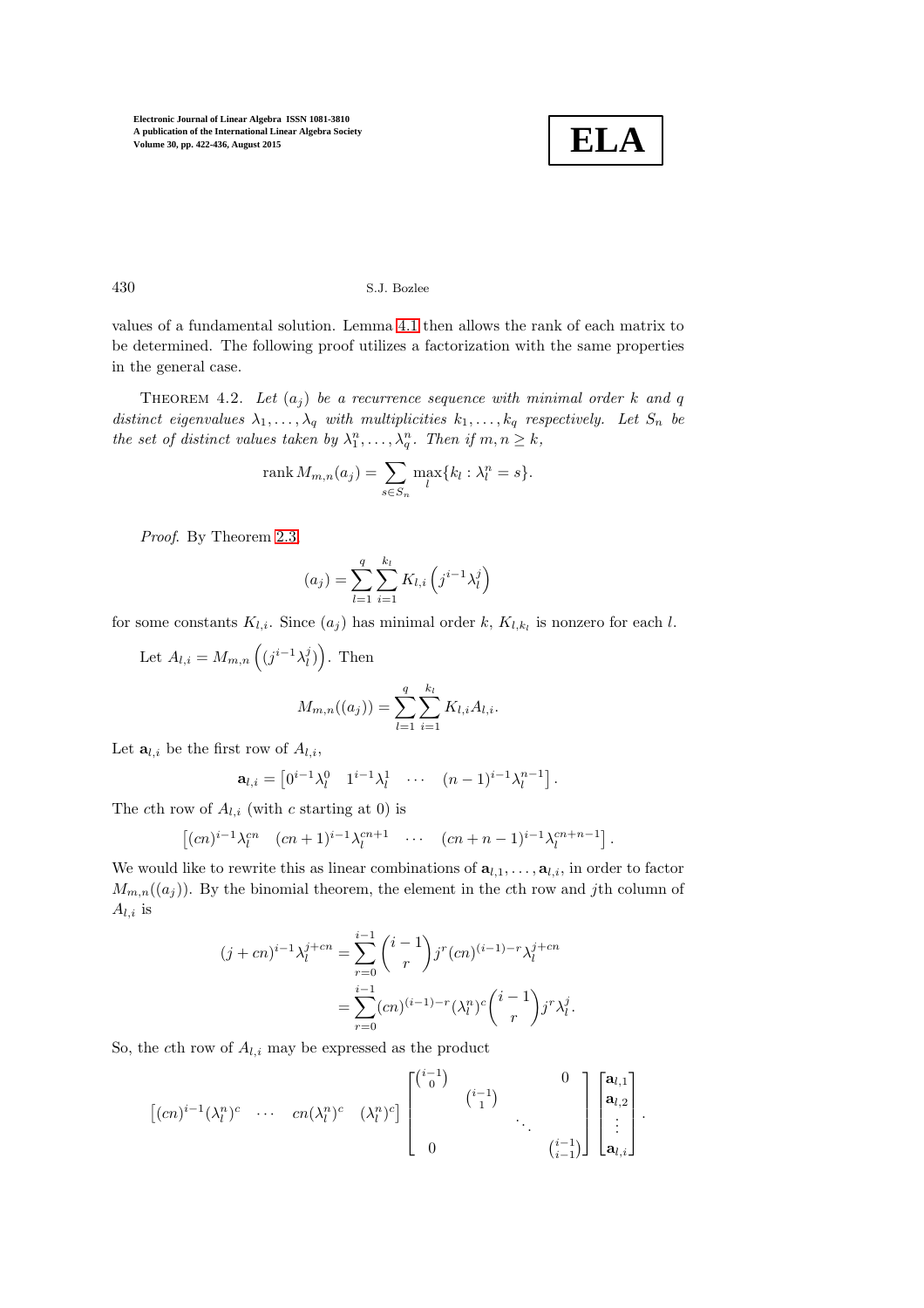

Recurrence Matrices 431

Let

$$
\mathbf{b}_{l,i} = \begin{bmatrix} 0^{i-1} (\lambda_l^n)^0 \\ n^{i-1} (\lambda_l^n)^1 \\ \vdots \\ ( (m-2)n)^{i-1} (\lambda_l^n)^{m-2} \\ \vdots \\ ( (m-1)n)^{i-1} (\lambda_l^n)^{m-1} \end{bmatrix}.
$$

Then we may factor  $A_{l,i}$  as

$$
A_{l,i} = B_{l,i} C_{l,i} D_{l,i},
$$

where  $B_{l,i}$  is the  $m \times i$  matrix

$$
B_{l,i} = \begin{bmatrix} \mathbf{b}_{l,i} & \mathbf{b}_{l,i-1} & \cdots & \mathbf{b}_{l,1} \end{bmatrix},
$$

 $C_{l,i}$  is the  $i \times i$  diagonal matrix

$$
C_{l,i} = \begin{bmatrix} {i-1 \choose 0} & & & 0 \\ & {i-1 \choose 1} & & \\ & & \ddots & \\ 0 & & & {i-1 \choose i-1} \end{bmatrix},
$$

and finally,  $D_{l,i}$  is the  $i \times n$  matrix

$$
D_{l,i} = \begin{bmatrix} \mathbf{a}_{l,1} \\ \mathbf{a}_{l,2} \\ \vdots \\ \mathbf{a}_{l,i} \end{bmatrix}.
$$

Since for an eigenvalue  $\lambda_l$  the  $B_{l,i}$  matrices share columns and the  $D_{l,i}$  matrices share rows, we may combine the matrices  $B_{l,i}, C_{l,i}$ , and  $D_{l,i}$  as follows:

$$
\sum_{i=1}^{q_l} K_{l,i} A_{l,i} = \sum_{i=1}^{q_l} B_{l,i}(K_{l,i}C_{l,i}) D_{l,i} = B_l C_l D_l,
$$

where  $B_l = B_{l,q_l}, D_l = D_{l,q_l}$ , and  $C_l$  is the  $q_l \times q_l$  lower triangular matrix

$$
C_{l} = \begin{bmatrix} K_{l,q_{l}} \binom{q_{l}-1}{0} & 0 & \cdots & 0 & 0 \\ K_{l,q_{l}-1} \binom{q_{l}-2}{0} & K_{l,q_{l}} \binom{q_{l}-1}{1} & \cdots & 0 & 0 \\ \vdots & \vdots & \ddots & \vdots & \vdots \\ K_{l,2} \binom{1}{0} & K_{l,3} \binom{2}{1} & \cdots & K_{l,q_{l}} \binom{q_{l}-1}{q_{l}-2} & 0 \\ K_{l,1} \binom{0}{0} & K_{l,2} \binom{1}{1} & \cdots & K_{l,q_{l}-1} \binom{q_{l}-2}{q_{l}-2} & K_{l,q_{l}} \binom{q_{l}-1}{q_{l}-1} \end{bmatrix}.
$$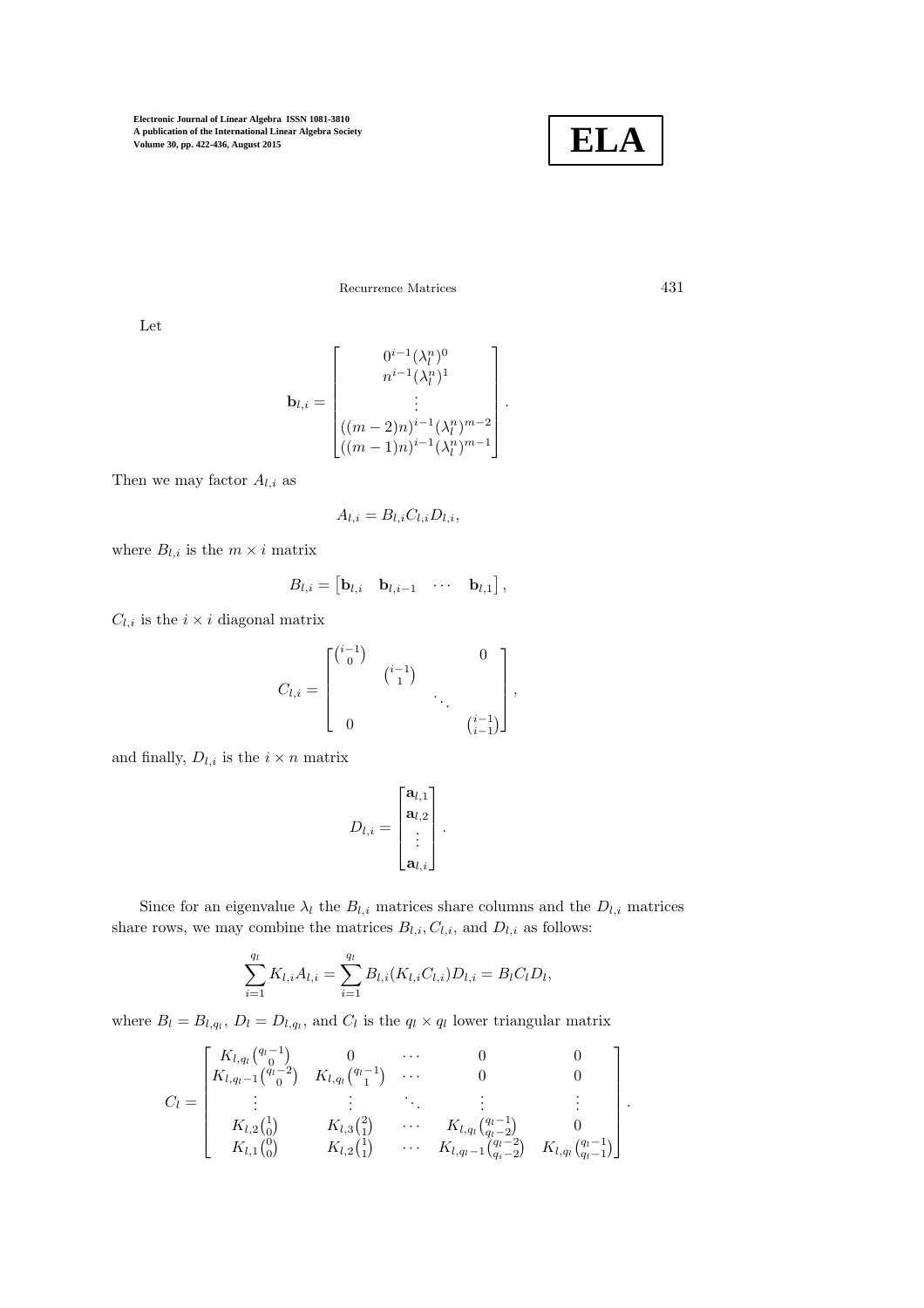

432 S.J. Bozlee

Now we may write  $M_{m,n}((a_j)) = \sum_{l=1}^q B_l C_l D_l$  as  $BCD$ , where B is the block matrix

$$
\begin{bmatrix} B_1 & B_2 & \cdots & B_q \end{bmatrix},
$$

 $C$  is the block diagonal matrix

$$
\begin{bmatrix} C_1 & 0 & \cdots & 0 \\ 0 & C_2 & \cdots & 0 \\ \vdots & \vdots & \ddots & \vdots \\ 0 & 0 & \cdots & C_q \end{bmatrix}
$$

,

and  $D$  is the block matrix

 $\sqrt{ }$   $D_1$  $D_2$ . . .  $D_q$ 1 .

Since the  $K_{l,q_l}$ s are nonzero and the corresponding binomial coefficients are nonzero,  $C$  is a triangular matrix with a nonzero diagonal, and therefore,  $C$  has full rank. Also, rank  $D = \text{rank } D^T = k$  by Lemma [4.1.](#page-7-1)

Since C is a  $k \times k$  matrix of rank k and D is a  $k \times m$  matrix of rank k, CD is a  $k \times m$  matrix of rank k, and it follows rank  $M_{m,n}((a_j)) = \text{rank } BCD = \text{rank } B$ . The columns of B have the same form as the canonical fundamental solutions of recurrence relations. By Lemma [4.1,](#page-7-1) the rank of  $B$  is the number of distinct columns of  $B$ . Thus,

$$
\operatorname{rank} M_{m,n}((a_j)) = \operatorname{rank} B = \sum_{s \in S_n} \max_l \{ q_l : \lambda_l^n = s \},
$$

as desired.

COROLLARY 4.3. Let  $(a_i)$  be a recurrence sequence with minimal order k and non-repeated eigenvalues  $\lambda_1, \ldots, \lambda_k$ . Then  $M_{m,n}((a_j))$ , where  $m, n \geq k$ , has rank equal to the number of distinct values taken on by  $\lambda_1^n, \ldots, \lambda_k^n$ .

For a given recurrence sequence  $(a_i)$ , calculating the rank of  $M_{m,n}((a_i))$  proceeds in two steps. First, one uses Theorem [3.1](#page-5-5) to calculate the minimal order recurrence relation satisfied by  $(a_i)$ . Then one uses Theorem [4.2](#page-8-0) to obtain the actual rank. The same procedure may be followed for an inhomogeneous recurrence sequence after first applying the reduction of Section [2.1.](#page-5-0)

COROLLARY 4.4. If the rank of a recurrence matrix drops as in Theorem  $4.2$  for a matrix with n columns, then it also drops for a matrix with kn columns, for any natural number k.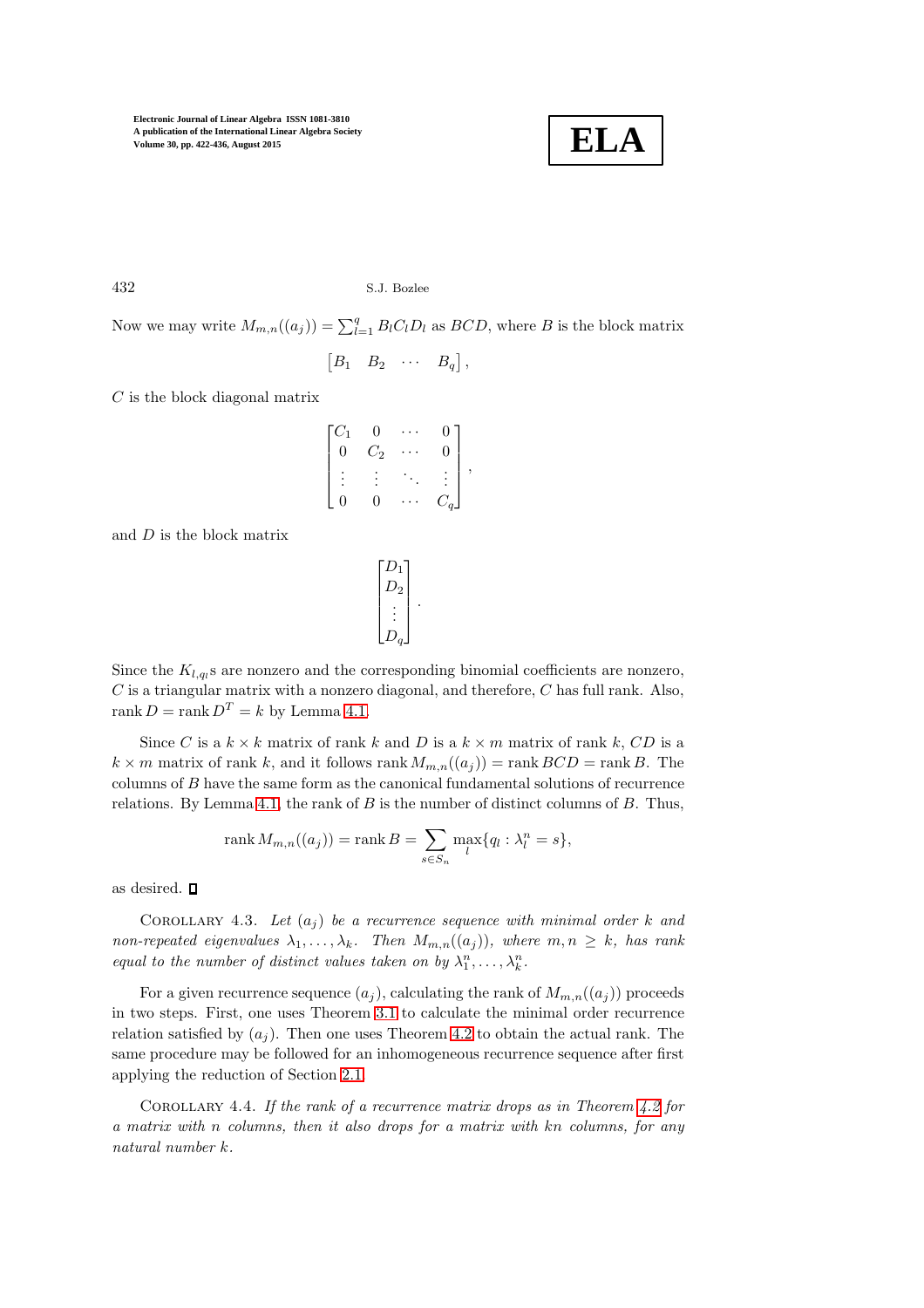**ELA**

# Recurrence Matrices 433

*Proof.* By Theorem [4.2,](#page-8-0) the rank drops whenever  $\lambda_i^n = \lambda_j^n$  for distinct i, j. Then for any natural number  $k, \lambda_i^{kn} = \lambda_j^{kn}$ .

Thus, if there are rank drops associated with the width of the recurrence matrix, those rank drops are periodic in *n*. Moreover, if  $\lambda_i^n = \lambda_j^n$ , then  $\lambda_i$  differs from  $\lambda_j$ by a factor of an nth root of unity. Accordingly, we say a recurrence relation with eigenvalues  $\lambda_1, \ldots, \lambda_q$  has a width rank drop of periodicity p if for some  $i \neq j, \lambda_i = \omega \lambda_j$ , where  $\omega$  is a primitive pth root of unity.

Width rank drops of any periodicity  $p$  are possible, even for recurrences of order two. To see this, consider the recurrence with characteristic polynomial  $(\lambda-1)(\lambda-\zeta)$ , where  $\zeta$  is a primitive pth root of unity.

REMARK 4.5. Recurrence relations whose eigenvalues differ by a factor of a root of unity are called degenerate (See, for example [\[2,](#page-14-3) p. 16]). By our previous discussion, the recurrence relations that result in matrices with periodic rank drops coincide with the degenerate recurrence sequences.

To see concretely what Theorem [4.2](#page-8-0) says about width dependence, let us return to Example [1.3.](#page-2-1)

EXAMPLE 4.6. The characteristic polynomial of the recurrence  $a_j = a_{j-2}$  is  $\lambda^2 - 1$ , which has the roots  $\lambda_1 = 1, \lambda_2 = -1$ . Therefore, the recurrence relation has fundamental solutions  $(1^j)$  and  $((-1)^j)$ . In particular, the sequence  $(a_j)$  from Example [1.3](#page-2-1) may be expressed as

$$
a_j = 1^j + (-1)^j = \begin{cases} 2 & \text{if } n \text{ even,} \\ 0 & \text{if } n \text{ odd.} \end{cases}
$$

Consider the  $3 \times 3$  matrix

$$
M_{5,5}((a_j)) = \begin{bmatrix} 2 & 0 & 2 \\ 0 & 2 & 0 \\ 2 & 0 & 2 \end{bmatrix}.
$$

We may apply the factorization from the proof to obtain

$$
M_{3,3}((a_j)) = \begin{bmatrix} 1 & 1 \\ 1 & -1 \\ 1 & 1 \end{bmatrix} \begin{bmatrix} 1 & 0 \\ 0 & 1 \end{bmatrix} \begin{bmatrix} 1 & 1 & 1 \\ 1 & -1 & 1 \end{bmatrix}.
$$

In this case, B, C, and D have rank 2, so  $M_{3,3}((a_j))$  has rank 2. Since  $\lambda_2^3 = (-1)^3 =$  $-1$  while  $\lambda_1^3 = 1^3 = 1$ , the number of distinct values taken by  $\lambda_i^n$  is also 2.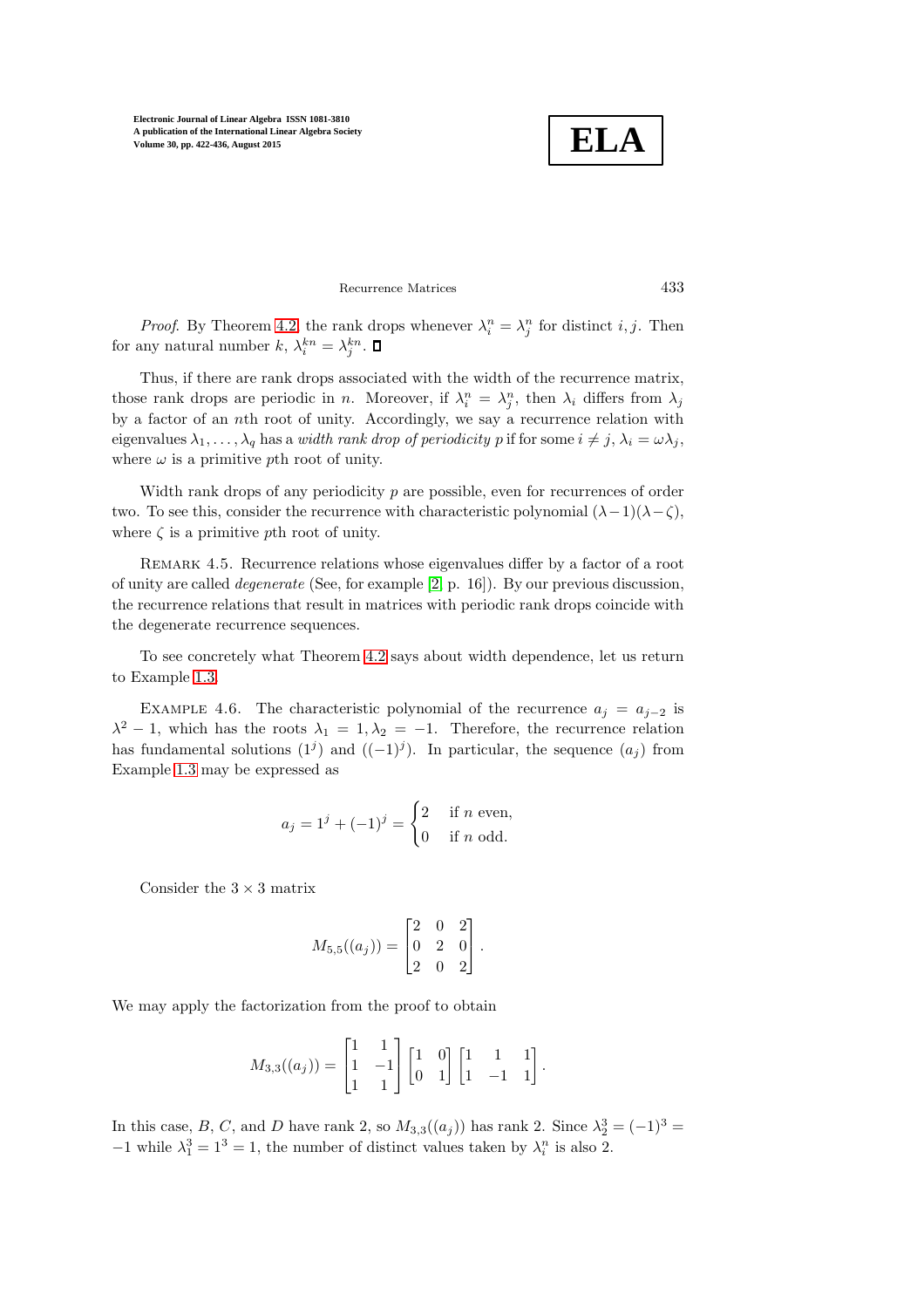

434 S.J. Bozlee

Meanwhile, the  $4\times4$  matrix factors as

$$
M_{4,4}((a_j)) = \begin{bmatrix} 2 & 0 & 2 & 0 \\ 2 & 0 & 2 & 0 \\ 2 & 0 & 2 & 0 \\ 2 & 0 & 2 & 0 \end{bmatrix} = \begin{bmatrix} 1 & 1 \\ 1 & 1 \\ 1 & 1 \\ 1 & 1 \end{bmatrix} \begin{bmatrix} 1 & 0 \\ 0 & 1 \end{bmatrix} \begin{bmatrix} 1 & 1 & 1 & 1 \\ 1 & -1 & 1 & -1 \end{bmatrix}.
$$

We see C and D have rank 2, but B has rank 1, so rank  $M_{4,4}((a_i)) = 1$ . Since  $\lambda_2^4 = (-1)^4 = 1 = 1^4 = \lambda_1^4$ , the numbers  $\lambda_i^n$  take only 1 value, in accordance with the rank of  $M_{4,4}((a_i))$ .

We might appear to have a counterexample if we seed the sequence with  $a_1 =$  $1, a_2 = 1$ , since then

$$
M_{3,3}((a_j)) = \begin{bmatrix} 1 & 1 & 1 \\ 1 & 1 & 1 \\ 1 & 1 & 1 \end{bmatrix}
$$

which has rank 1 although  $(-1)^3 \neq 1^3$ . However, this particular solution is given by  $(a_j) = 1 \times (1^j) + 0 \times ((-1)^j)$ . Since one of the coefficients is zero,  $a_j = a_{j-2}$  is the not the minimal order recurrence of the sequence, and therefore, the hypotheses of the theorem are not satisfied.

5. Width rank drops in the order two case. As an application of the theory we have developed, we now calculate the rank of order 2 recurrence matrices in terms of their seeds. This completes Theorem 2 of [\[4\]](#page-14-0).

THEOREM 5.1. Suppose  $m, n \geq 2$  and  $(a_i)$  satisfies the second order recurrence relation  $a_j = c_1 a_{j-1} + c_2 a_{j-2}$ . Then

$$
\text{rank } M_{m,n}((a_j)) = \begin{cases} 0 & \text{if } a_0 = a_1 = 0, \\ 1 & \text{if } a_1^2 - c_1 a_1 a_0 - c_2 a_0^2 = 0, \\ 1 & \text{if } c_1^2 + 4c_2 \neq 0 \text{ and } \left(\frac{c_1 + \sqrt{c_1^2 + 4c_2}}{c_1 - \sqrt{c_1^2 + 4c_2}}\right)^n = 1, \\ 2 & \text{else.} \end{cases}
$$

*Proof.* If  $a_0 = a_1 = 0$ , then  $(a_j) = (0)$ , yielding the result. For the remainder of the proof, we assume that  $a_0 \neq 0$  or  $a_1 \neq 0$ .

Let  $\lambda_1, \lambda_2$  be the eigenvalues of the recurrence relation. We first calculate the expression of  $(a_j)$  in terms of fundamental solutions to find its minimal order. Suppose first that  $\lambda_1 \neq \lambda_2$ . Then  $(a_j) = K_1(\lambda_1^j) + K_2(\lambda_2^j)$ . The initial values determine  $K_1, K_2$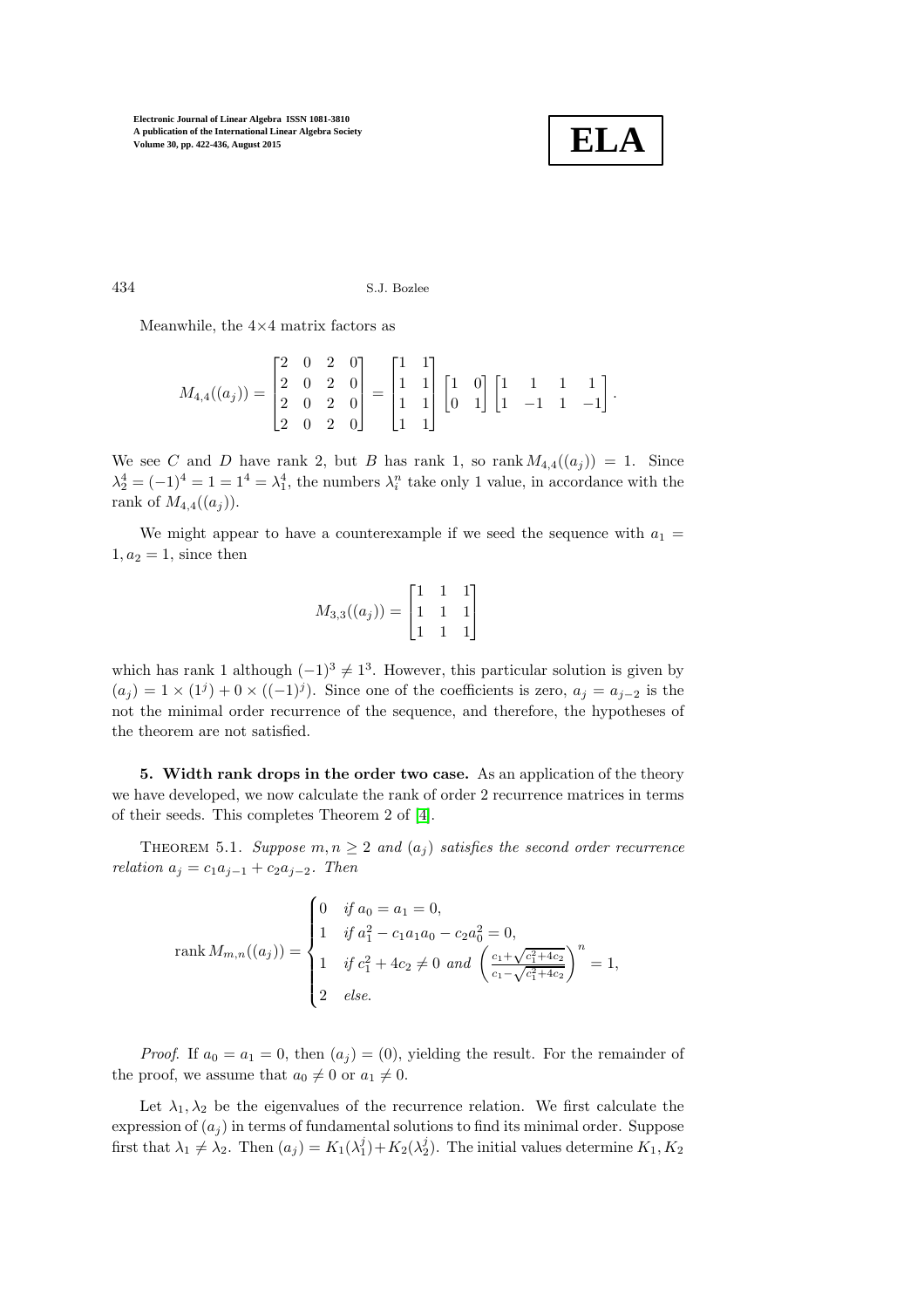

Recurrence Matrices 435

by the formula

$$
\begin{bmatrix} 1 & 1 \ \lambda_1 & \lambda_2 \end{bmatrix} \begin{bmatrix} K_1 \\ K_2 \end{bmatrix} = \begin{bmatrix} a_0 \\ a_1 \end{bmatrix}.
$$

Multiplying by the inverse,

$$
\begin{bmatrix} K_1 \\ K_2 \end{bmatrix} = \frac{1}{\lambda_2 - \lambda_1} \begin{bmatrix} \lambda_2 & -1 \\ -\lambda_1 & 1 \end{bmatrix} \begin{bmatrix} a_0 \\ a_1 \end{bmatrix} = \frac{1}{\lambda_2 - \lambda_1} \begin{bmatrix} \lambda_2 a_0 - a_1 \\ -\lambda_1 a_0 + a_1 \end{bmatrix}
$$

By Theorem [3.1,](#page-5-5) the minimal order of  $(a_j)$  is 1 if and only if  $K_1$  or  $K_2$  is zero. This happens if and only if

$$
0 = (\lambda_2 a_0 - a_1)(\lambda_1 a_0 - a_1)
$$
  
=  $\lambda_1 \lambda_2 - (\lambda_1 - \lambda_2) a_0 a_1 + a_1^2$   
=  $a_1^2 - c_1 a_1 a_0 - c_2 a_0^2$ ,

since  $\lambda_1, \lambda_2$  are roots of the characteristic polynomial.

Next suppose  $\lambda_1 = \lambda_2$ . Then  $(a_j) = K_1(\lambda_1^j) + K_2(j\lambda_1^j)$ .  $K_1, K_2$  are determined by

$$
\begin{bmatrix} 1 & 0 \ \lambda_1 & \lambda_1 \end{bmatrix} \begin{bmatrix} K_1 \\ K_2 \end{bmatrix} = \begin{bmatrix} a_0 \\ a_1 \end{bmatrix}.
$$

Multiplying by the inverse,

$$
\begin{bmatrix} K_1 \\ K_2 \end{bmatrix} = \frac{1}{\lambda_1} \begin{bmatrix} \lambda_1 & 0 \\ -\lambda_1 & 1 \end{bmatrix} \begin{bmatrix} a_0 \\ a_1 \end{bmatrix} = \frac{1}{\lambda_1} \begin{bmatrix} \lambda_1 a_0 \\ -\lambda_1 a_0 + a_1 \end{bmatrix}
$$

 $K_1$  is necessarily nonzero. However,  $K_2$  is zero if and only if

$$
0 = (\lambda_1 a_0 - a_1)^2 = a_1^2 - c_1 a_1 a_0 - c_2 a_0^2.
$$

If the minimal order is 1, then, since  $(a_i)$  is not identically 0,  $M_{m,n}((a_i)) = 1$ . This proves the second case of the theorem.

It remains to apply Theorem [4.2](#page-8-0) to the case that the minimal order of  $(a_i)$  is 2. If  $\lambda_1 = \lambda_2$ , there are no width rank drops. Thus, if the discriminant  $c_1^2 + 4c_2 = 0$ , the rank is two. If  $\lambda_1 \neq \lambda_2$ , then it remains to check whether  $\lambda_1^n = \lambda_2^n$ . By the quadratic formula, this occurs when  $(c_1 + \sqrt{c_1^2 + 4c_2})^n = (c_1 - \sqrt{c_1^2 + 4c_2})^n$ .

In the theorem above, the lowered rank in the first two cases is due to an order rank drop, while the reduced rank in the third case is due to a width rank drop.

Acknowledgment. The author would like to thank V. Peterson and C. Lee for their thorough reading of early drafts and for their assistance in improving the presentation of this paper.